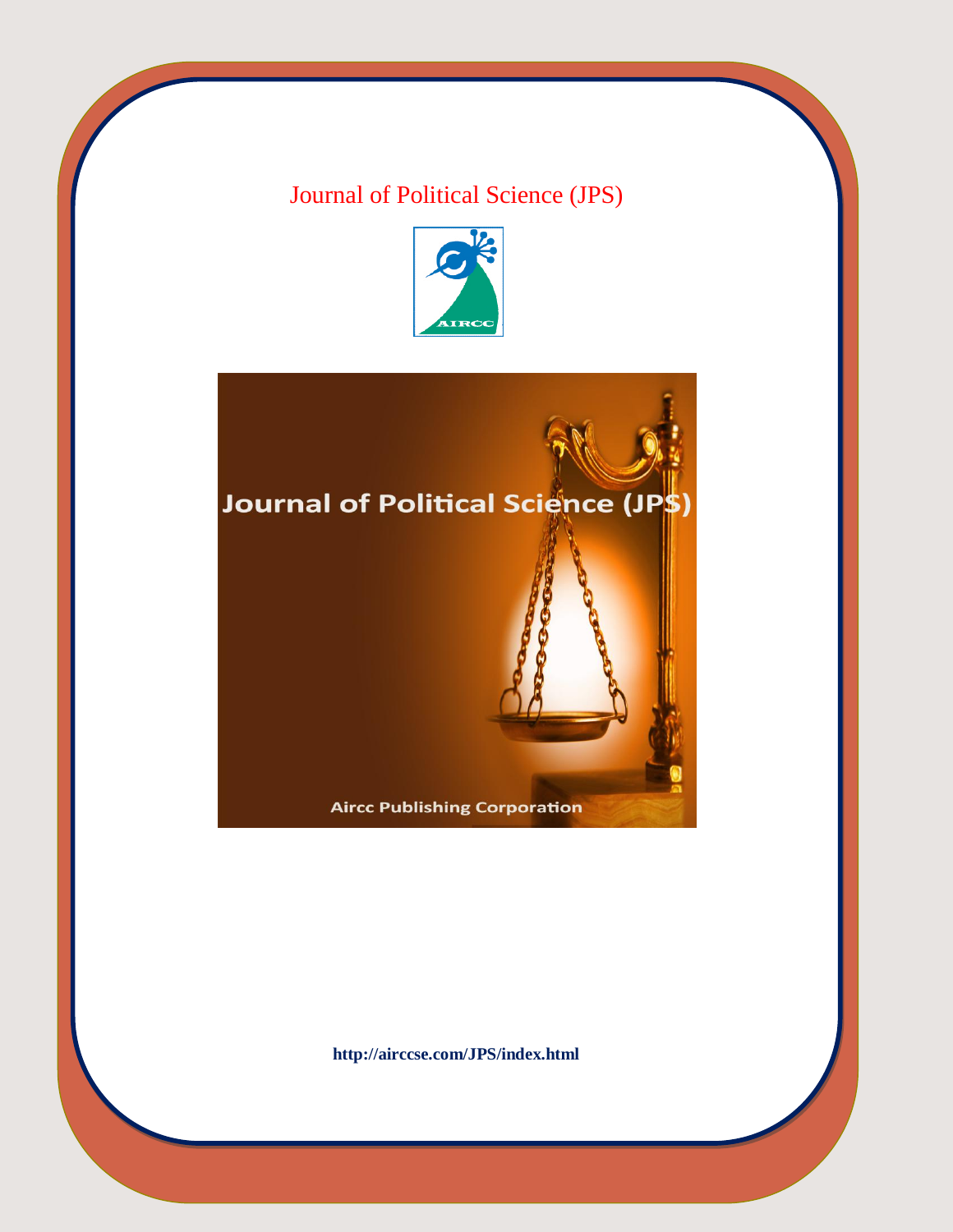# **SCOPE OF THE JOURNAL**

Journal of Political Science (JPS) is an open access peer-reviewed journal that publishes articles on both domestic and international politics. The journal is devoted to the publication of high quality papers on national and international politics. All submissions must describe original research, not published or currently under review for another conference or journal.

## **Topics of Interest**

- Comparative Politics
- Foreign Policy
- Institutionalism
- International Relations
- National & International Politics
- Politics & Society
- Public Law
- Public Policy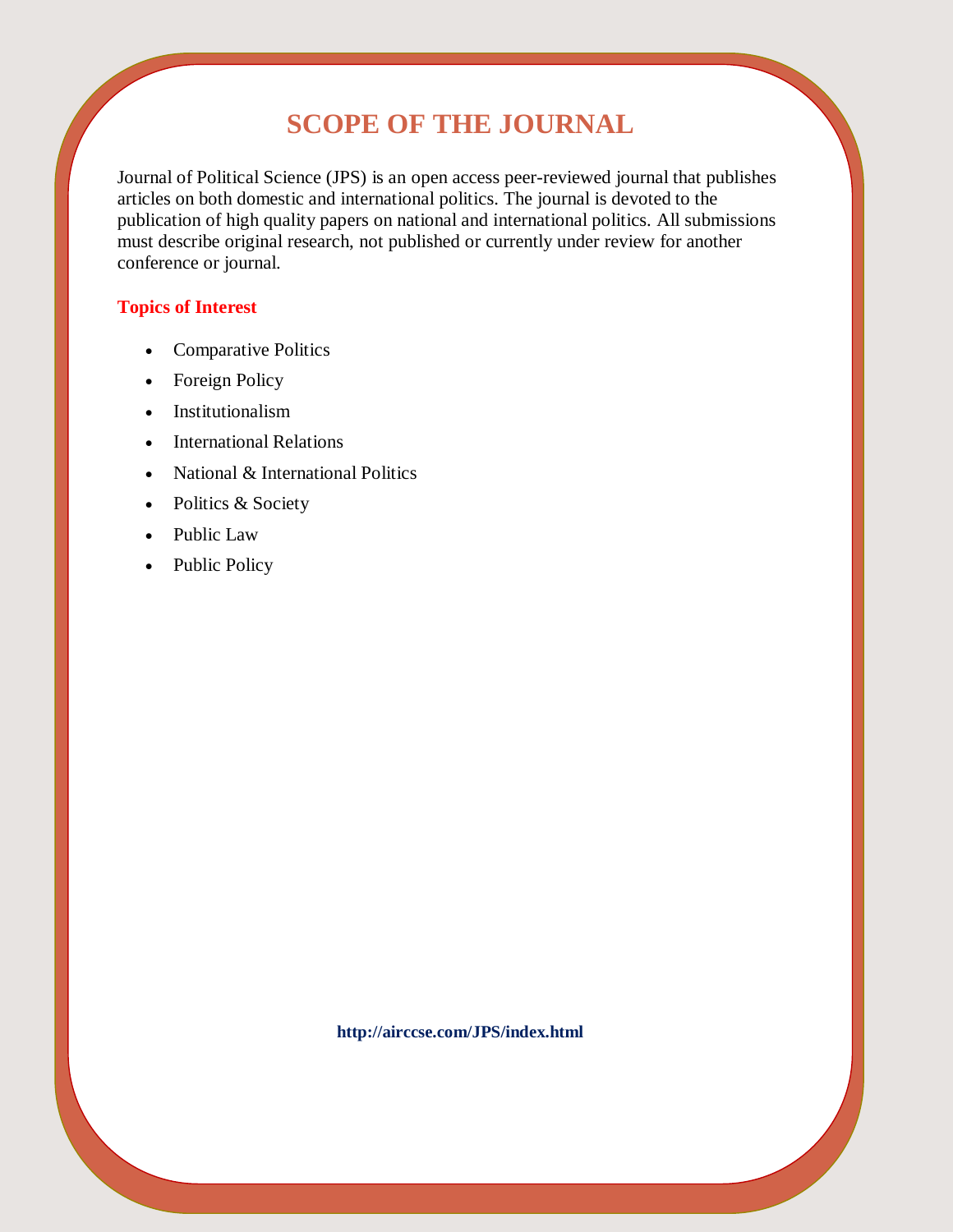## **Members of the Editorial Board**

## **Editorial Board**

**Benamor Tawfik**, University of Manouba, Tunisia **George A,Gonzalez**,University of Miami,United States **University of Miami**,United States. **Ksenia**,King's College,UK. **Lourdes Trujillo Castellano**, University of Las Palmas de Gran Canaria, Spain **Mak Arvin**, Trent University, Canada **Narek S. Galstyan**, Yerevan State University,Armenia. **Oguzhan Gok**sel, Istanbul 29 Mayis University,Turkey. **Pasquale PAZI**ENZA, University of Foggia, Italy. **Serge Plattard**, University College London, UK **Steven B Kleinman**, Indiana University of Pennsylvania, Pennsylvania. **Susanne Oxenstierna**, Swedish Defence Research Agency, Sweden **Tigercheng**, National Tsing Hua University, Taiwan **Murat Cokgezen**, Marmara University, Turkey.